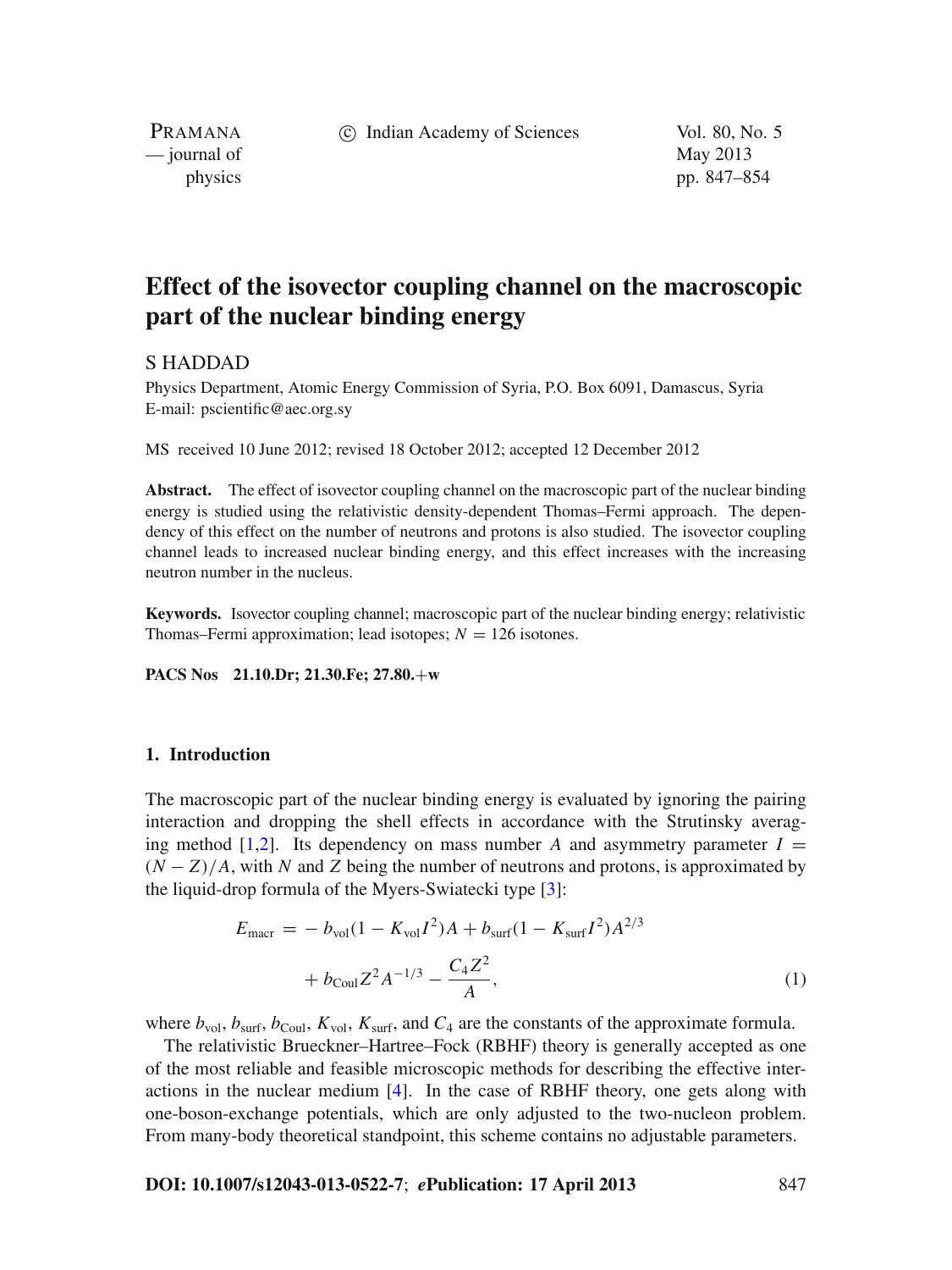## *S Haddad*

Theoretical and practical obstacles do not allow for the direct application of the RBHF approach for calculating finite nuclei. Then despite the high complexity of the RBHF approach, the Brueckner scheme is an intermediate density approximation, losing its physical significance at low densities where the Brueckner-independent pair assumption becomes questionable. Therefore, effective interactions with density-dependent meson– nucleon couplings describing the medium dependency of the nuclear interaction have been deduced from the RBHF nuclear matter calculation results of refs [\[5](#page-7-4)[,6](#page-7-5)], utilizing the Bonn A potential of ref. [\[4\]](#page-7-3). These density-dependent couplings are used for calculating finite nuclei in a relativistic density-dependent Thomas–Fermi (RDTF) approach [\[7](#page-7-6)].

The evaluation of nuclear one- and two-body matrix elements shows that the semiclassical Thomas–Fermi (TF) calculations provide the smoothly varying part of these matrix elements, dropping the shell effects in accordance with the Strutinsky averaging method [\[8\]](#page-7-7), such that the nuclear binding energy resulting from these calculations can be considered as the macroscopic part of the binding energy.

The interest in the isospin dependence of the nuclear force is growing because of the new-generation radioactive beam facilities, such as the Rare Isotope Accelerator in the United States of America, the SPIRAL2 at GANIL/France, and the GSI Facility FAIR in Germany, which produce new data for neutron-rich nuclei.

In this work, the effect of isovector coupling channel of the nucleon–nucleon interaction on the macroscopic part of the binding energy is studied, and the dependency of this effect on the number of neutrons and protons in the nucleus is analysed. The effect of isovector coupling channel of the nuclear interaction on the macroscopic part of the binding energy is determined using the RDTF approach, and the results in the case of both isoscalar and isovector channels are compared with the results in the case of only the isoscalar channel and ignoring the isovector one. The macroscopic part of the nuclear binding energy is determined for spherically symmetric even–even lead isotopes ( $Z =$ 82), tin isotopes ( $Z = 50$ ), and  $N = 126$  isotones with known experimental masses [\[9](#page-7-8)], with the aim of analysing the effect of isovector coupling channel on the macroscopic part of the binding energy, and its dependency on the numbers of neutrons and protons in the nucleus. Results are also compared with a modern evaluation of experimental data [\[10\]](#page-7-9).

Section [2](#page-1-0) briefly reviews the effective density-dependent interaction used in this work. Section [3](#page-3-0) studies the effect of isovector coupling channel on the macroscopic part of the nuclear binding energy for lead isotopes, and  $\S4$  for  $N = 126$  isotones. Section [5](#page-6-0) considers the effect of isovector coupling channel on the neutron and proton energy levels in 208Pb. Section [6](#page-7-10) summarizes the main conclusions.

## <span id="page-1-0"></span>**2. Effective density-dependent interaction**

The effective nucleon–nucleon interaction is described in the RDTF by the electromagnetic field between protons and the exchange of four mesons: the isoscalar scalar meson σ, the isoscalar vector meson ω, the isovector scalar meson δ, and the isovector vector meson  $\rho$ . Density-dependent coupling parameters for the isoscalar mesons are given by

$$
\frac{g_i(\rho)}{g_i(\rho_0)} - 1 = a_i \left( \exp\left[ b_i \left( 1 - \left( \frac{\rho}{\rho_0} \right)^{1/3} \right) \right] - 1 \right), \quad i = \sigma, \omega,
$$
 (2)

848 *Pramana – J. Phys.***, Vol. 80, No. 5, May 2013**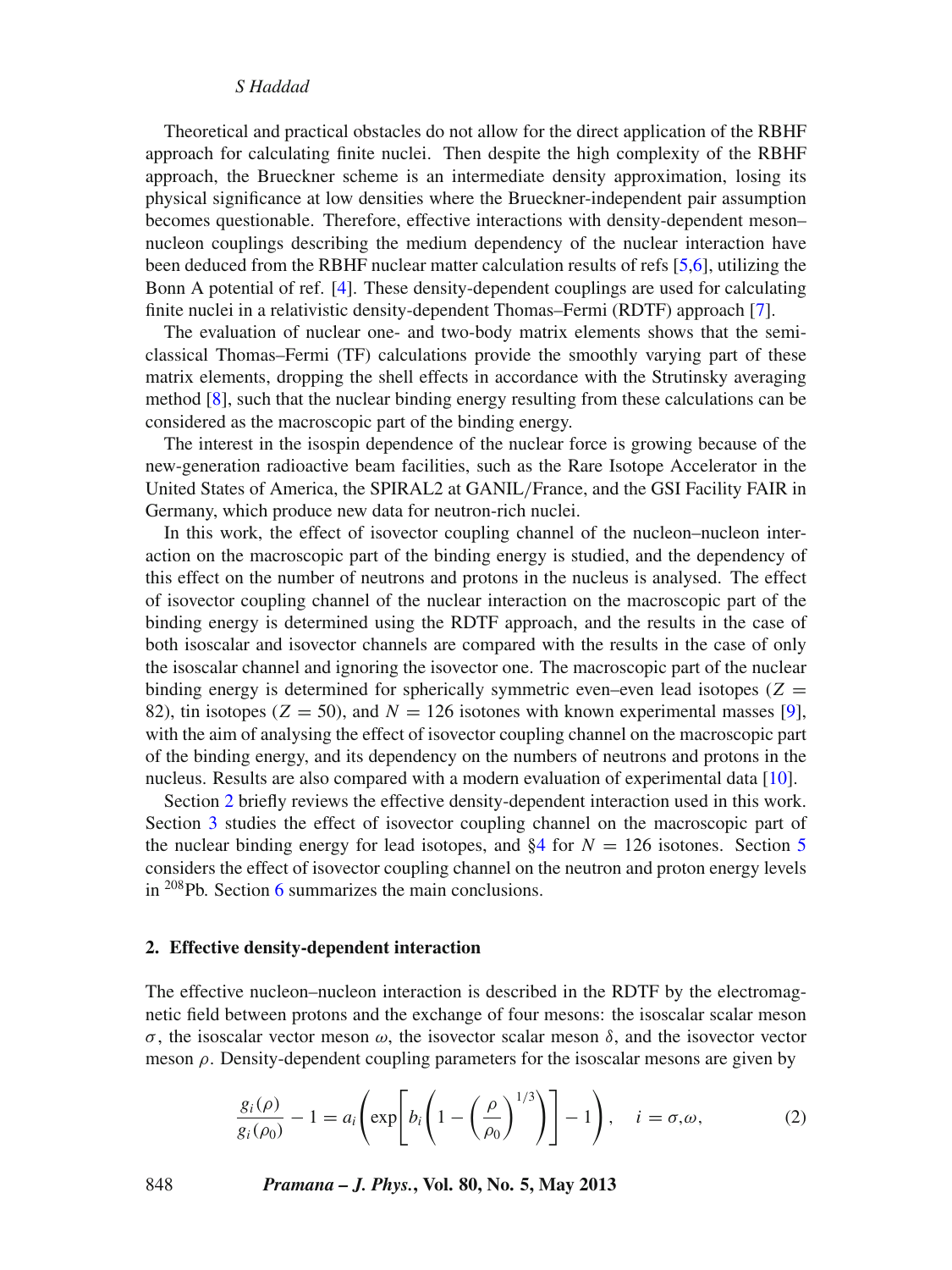where  $\rho_0$  is the nuclear matter saturation density and  $a_i$ ,  $b_i$ , and  $g_i(\rho_0)$  are the coefficients of the density-dependent function  $g_i(\rho)$ . Density-dependent coupling parameters for the isovector mesons are given by

$$
g_i(\rho) = g_i(\rho_0) \exp\bigg[b_i\bigg(1 - \frac{\rho}{\rho_0}\bigg)\bigg], \quad i = \delta, \rho,
$$
\n(3)

where  $b_i$  and  $g_i(\rho_0)$  are the coefficients of the density-dependent function  $g_i(\rho)$ . The coefficients  $a_i$ ,  $b_i$ , and  $g_i(\rho_0)$  ( $i = \sigma$ ,  $\omega$ ) and  $b_i$  and  $g_i(\rho_0)$  ( $i = \delta$ ,  $\rho$ ) are adjusted to the outcome of the RBHF calculations of the nucleon self-energy in nuclear matter of refs [\[5](#page-7-4)[,6\]](#page-7-5) according to

$$
\Sigma_{\rm sp}(\rho) + \Sigma_{\rm sn}(\rho) = -2\frac{g_{\sigma}^2(\rho)}{m_{\sigma}^2}(\rho_{\rm sp} + \rho_{\rm sn}),\tag{4}
$$

<span id="page-2-0"></span>
$$
\Sigma_{\rm sp}(\rho) - \Sigma_{\rm sn}(\rho) = -2\frac{g_{\delta}^2(\rho)}{m_{\delta}^2}(\rho_{\rm sp} - \rho_{\rm sn}),\tag{5}
$$

$$
\Sigma_{0p}(\rho) + \Sigma_{0n}(\rho) = 2 \frac{g_{\omega}^2(\rho)}{m_{\omega}^2} (\rho_p + \rho_n),
$$
\n(6)

<span id="page-2-1"></span>
$$
\Sigma_{0p}(\rho) - \Sigma_{0n}(\rho) = 2 \frac{g_{\rho}^{2}(\rho)}{m_{\rho}^{2}} (\rho_{p} - \rho_{n}),
$$
\n(7)

where  $\Sigma_{\rm{so}}(\rho)$  denotes the RBHF result for the scalar component of the proton self-energy at density  $\rho$ ,  $\Sigma_{\rm sn}(\rho)$  is the RBHF result for the scalar component of the neutron selfenergy at density  $\rho$ ,  $\Sigma_{0p}(\rho)$  is the RBHF result for the vector component of the proton self-energy at density  $\rho$ , and  $\Sigma_{0n}(\rho)$  is the RBHF result for the vector component of the neutron self-energy at density  $ρ$ .  $m_σ$ ,  $m_ω$ ,  $m_δ$ , and  $m_ρ$  are the masses of the  $σ$ ,  $ω$ ,  $δ$ , and  $\rho$  mesons.  $\rho_{\rm sp}$  and  $\rho_{\rm sn}$  are the scalar proton and neutron densities given by

$$
\rho_{\rm sp, sn} = \frac{1}{2\pi^2} \left( M_{\rm p, n} p_{\rm p, n} \varepsilon_{\rm p, n} - M_{\rm p, n}^3 \ln \frac{p_{\rm p, n} + \varepsilon_{\rm p, n}}{M_{\rm p, n}} \right),\tag{8}
$$

where

$$
M_{p,n} = m_N + \Sigma_{\text{sp},\text{sn}},\tag{9}
$$

$$
p_{p,n}^3 = 3\pi^2 \rho_{p,n},\tag{10}
$$

$$
\varepsilon_{p,n}^2 = p_{p,n}^2 + M_{p,n}^2. \tag{11}
$$

The coefficients of the resulting density-dependent parametrization of the RBHF potential Bonn A [\[4](#page-7-3)] are given in table [1.](#page-3-1) Since the coefficients are adjusted to the outcome of the RBHF calculations of the nucleon self-energy in nuclear matter utilizing the Bonn A potential, the masses  $m_N$ ,  $m_{\sigma}$ ,  $m_{\omega}$ ,  $m_{\delta}$ , and  $m_{\rho}$  and the saturation density  $\rho_0$  are those of the Bonn A potential.

*Pramana – J. Phys.***, Vol. 80, No. 5, May 2013** 849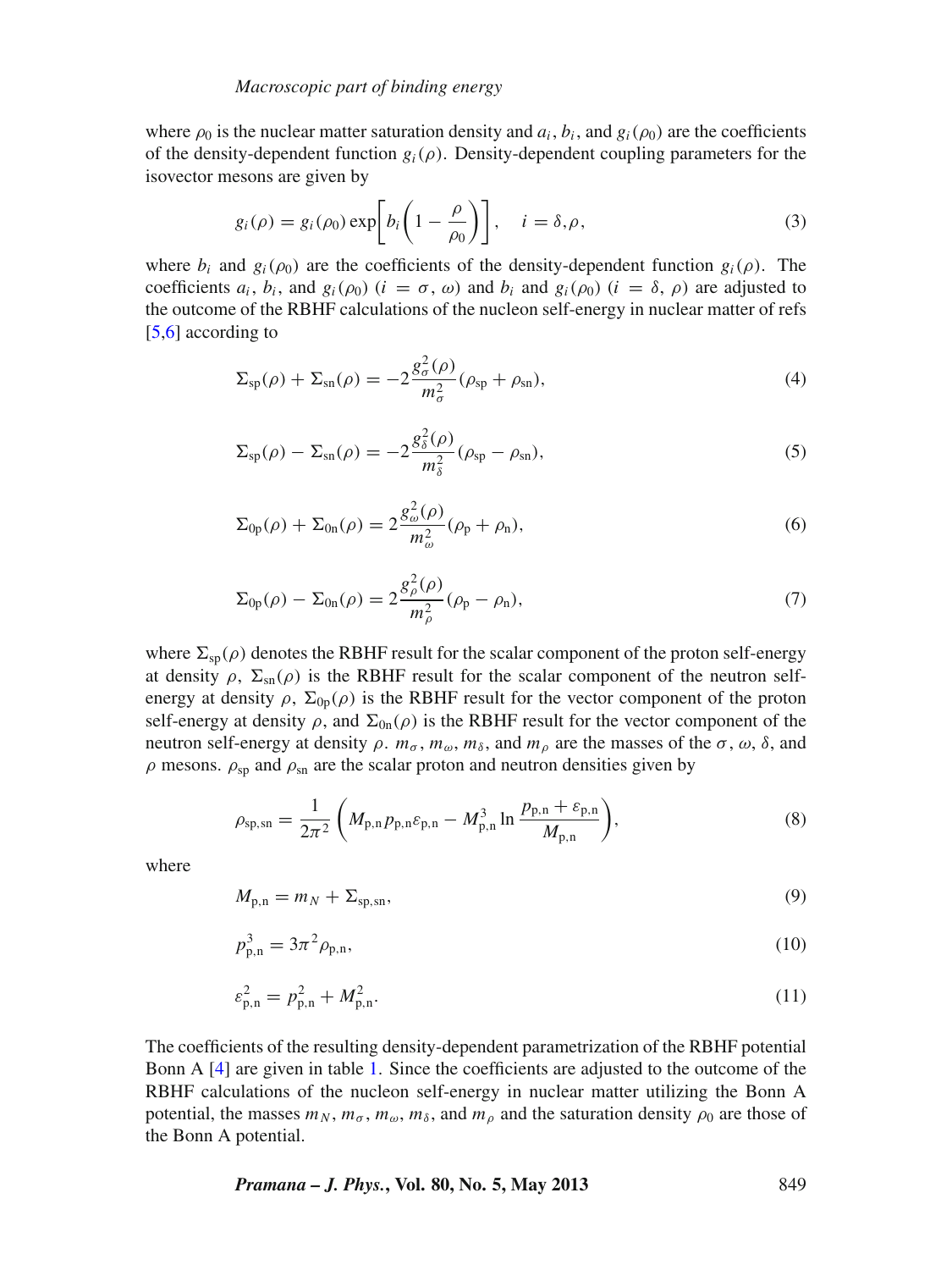## *S Haddad*

<span id="page-3-1"></span>**Table 1.** The density-dependent parameter set.  $m_i$  is the mass of the meson *i*.  $a_i$ ,  $b_i$ , and  $g_i(\rho_0)$  are the coefficients of parametrization of the density-dependent coupling parameters ( $i = \sigma, \omega, \delta, \rho$ ).  $m_N = 938.926$  MeV is the average nucleon mass used by ref. [\[4](#page-7-3)] and  $\rho_0 = 0.185$  fm<sup>-3</sup> is the saturation density resulting from the RBHF Bonn A potential [\[4\]](#page-7-3).

| Meson $i$     | $\sigma$ | $\omega$ | δ     |       |
|---------------|----------|----------|-------|-------|
| $m_i$ (MeV)   | 550      | 782.6    | 983   | 769   |
| $g_i(\rho_0)$ | 9.297    | 11.269   | 4.701 | 2.370 |
| $a_i$         | 0.2941   | 0.3451   |       |       |
| $b_i$         | 2.217    | 2.113    | 1.223 | 1.634 |

The energy density is determined by adding the proton and neutron components:

$$
e_{p,n} = \frac{1}{8\pi^2} \left( 5p_{p,n}^3 \varepsilon_{p,n} - 3p_{p,n} \varepsilon_{p,n}^3 + 3M_{p,n}^4 \ln \frac{p_{p,n} + \varepsilon_{p,n}}{M_{p,n}} \right) + \left( m_N + \frac{1}{2} \Sigma_{sp,sn} \right) \rho_{sp,sn} + \frac{1}{2} \Sigma_{0p,0n} \rho_{p,n}.
$$
 (12)

The nucleon binding energy *B*/*A* is then given as

$$
\frac{B}{A} = m_N - \frac{1}{A} \int d^3r (e_n + e_p).
$$
 (13)

See refs [\[7](#page-7-6)[,11](#page-7-11)], for instance, for a detailed description of the RDTF approach.

The isoscalar coupling channel of the nuclear interaction is represented by the isoscalar scalar meson  $\sigma$  and the isoscalar vector meson  $\omega$ , while the isovector coupling channel is represented by the isovector scalar meson  $\delta$  and the isovector vector meson  $\rho$ . In order to analyse the role played by the isovector coupling channel, the results obtained using the parametrization of table [1](#page-3-1) when all mesons ( $\sigma \omega \delta \rho$ ) included are compared with the results when only isoscalar mesons  $(\sigma \omega)$  are included.

Two remarks concerning the application of the RDTF approach should be added. First, the density-dependent parameter set in table [1](#page-3-1) is adjusted to the outcome of the RBHF calculations of the nucleon self-energy in nuclear matter. Therefore, the parameter set is expected to work at best for heavy nuclei, since nuclear matter conditions are best valid in the interior of heavy nuclei, and second, extending the TF approximation makes the approach applicable also to nuclei close to the drip lines, but the smooth part of the sum of the single particle energies is calculated without using the Strutinsky smearing prescription [\[12\]](#page-7-12). This makes the production of the macroscopic part of the binding energy according to the Strutinsky averaging method by extended TF approach questionable.

## <span id="page-3-0"></span>**3. Macroscopic part of the nuclear binding energy in lead isotopes**

Figure [1](#page-4-1) displays the results for the nucleon binding energy in spherically symmetric even–even lead isotopes with known experimental masses for both cases ( $\sigma \omega \delta \rho$ ) and

## 850 *Pramana – J. Phys.***, Vol. 80, No. 5, May 2013**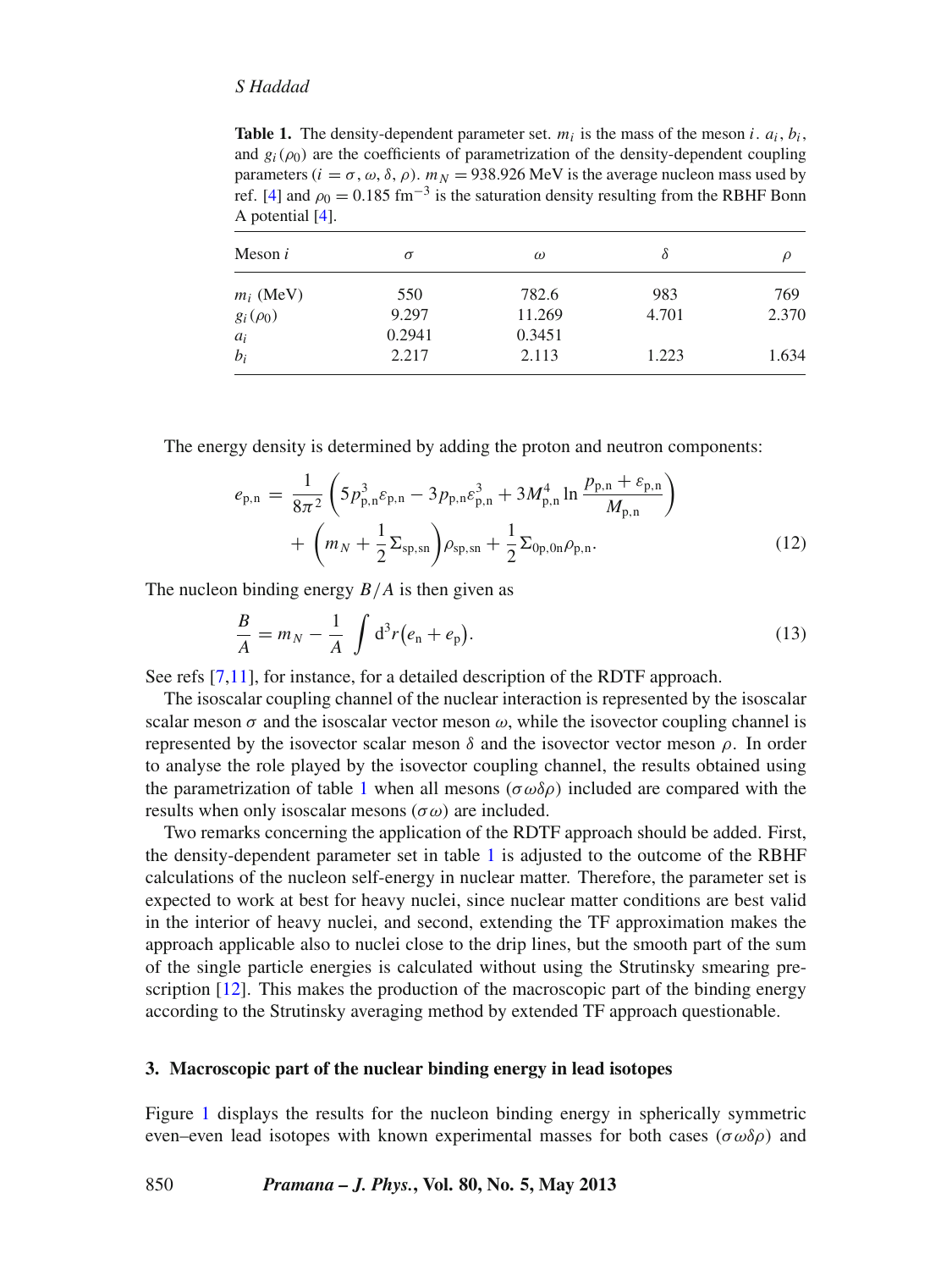<span id="page-4-1"></span>

**Figure 1.** Nucleon binding energy in spherically symmetric even–even lead isotopes with known experimental masses. The figure compares the results for both  $\sigma \omega \delta \rho$  and  $\sigma \omega$  cases with the results of a modern evaluation of experimental data.

 $(\sigma \omega)$ . The results given in ref. [\[10\]](#page-7-9) for a modern evaluation of experimental data are also displayed in figure [1](#page-4-1) for comparison.

Despite the limited agreement with data, which is due to the fact that the RBHF potential is adjusted only to the two-nucleon problem and not to concord with experimental data, figure [1](#page-4-1) shows that the inclusion of the isovector coupling channel generally leads to an increase of the value of the nucleon binding energy, and that this increase grows with increasing number of neutrons, i.e., with increasing ratio of neutrons to protons in the nucleus.

Figure [1](#page-4-1) displays the nucleon binding energy *B*/*A*, which is the total binding energy *B* divided by *A* the number of nucleons in the nucleus. The nucleon binding energy is presented instead of the total binding energy to show that the trend of experimental results changes on different sides of the magic number  $N = 126$  of neutrons. This is clearly a shell effect, due to the closed-shell configuration at the magic number  $N = 126$  of neutrons, and is not produced by macroscopic part calculations ignoring the closed-shell effect at magic neutron or proton numbers.

Despite the first remark at the end of [§2,](#page-1-0) concerning the validity of the use of the RDTF approach for calculating medium and small size nuclei, figure [2](#page-5-0) shows that the results of this section are also valid in the case of medium size nuclei of tin isotopes  $(Z = 50)$ .

## <span id="page-4-0"></span>**4. Macroscopic part of the nuclear binding energy in**  $N = 126$  isotones

Figure [3](#page-5-1) displays the results for the nucleon binding energy in spherically symmetric even–even  $N = 126$  isotones with known experimental masses for both  $\sigma \omega \delta \rho$  and  $\sigma \omega$ 

*Pramana – J. Phys.***, Vol. 80, No. 5, May 2013** 851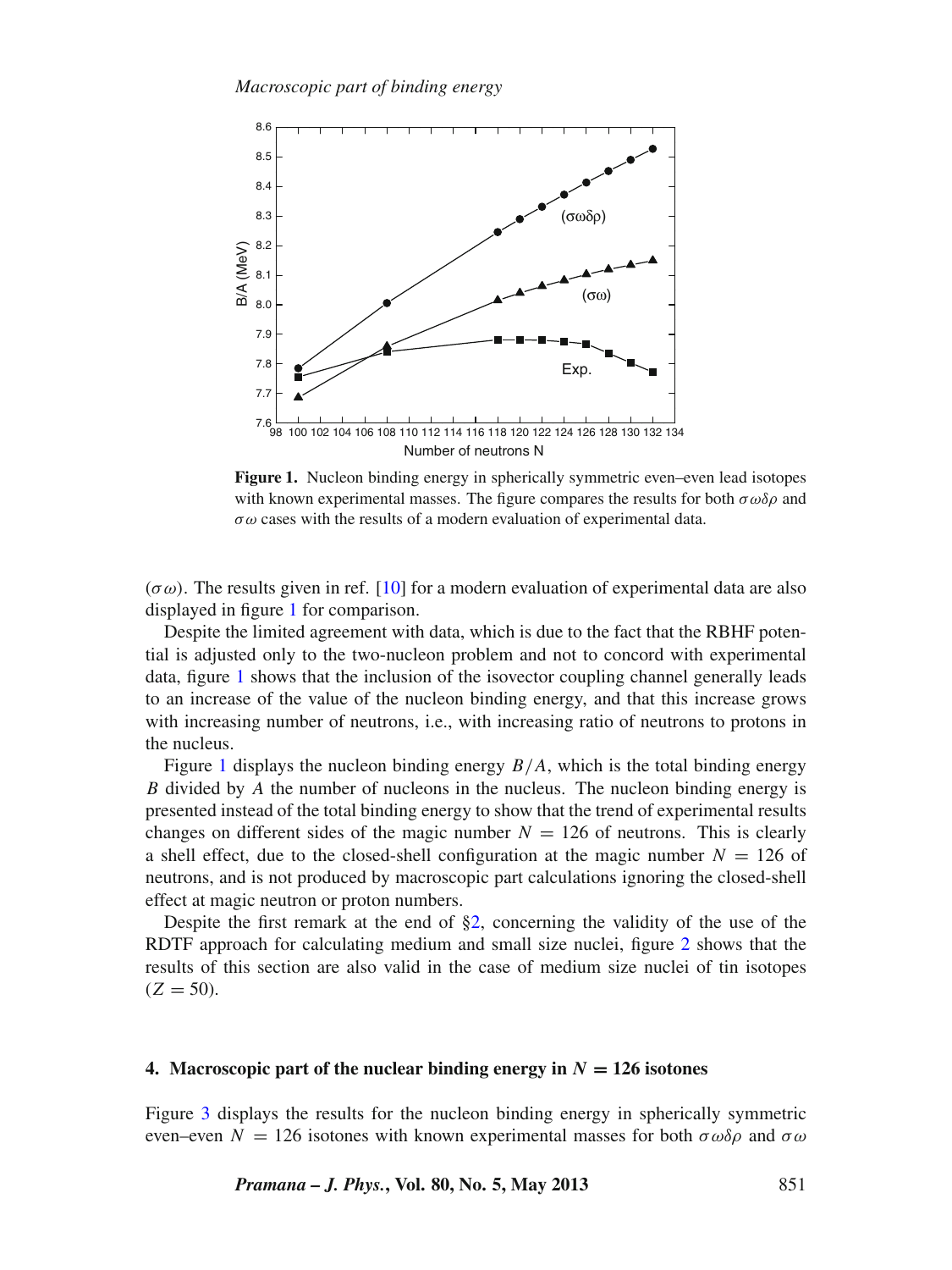<span id="page-5-0"></span>

**Figure 2.** Same as figure 1, but for tin isotopes.

cases. The results given in ref. [\[10\]](#page-7-9) for a modern evaluation of experimental data are also displayed in figure [3](#page-5-1) for comparison.

Figure [3](#page-5-1) shows that the inclusion of the isovector coupling channel generally leads to an increase of the value of the nucleon binding energy, and that this increase declines with increasing number of protons, i.e., with decreasing ratio of neutrons to protons in the nucleus, in agreement with the result of the previous section.

<span id="page-5-1"></span>

**Figure 3.** Nucleon binding energy in spherically symmetric even–even  $N = 126$  isotones with known experimental masses. The figure compares the results for both  $\sigma \omega \delta \rho$ and  $\sigma \omega$  cases with the results of a modern evaluation of experimental data.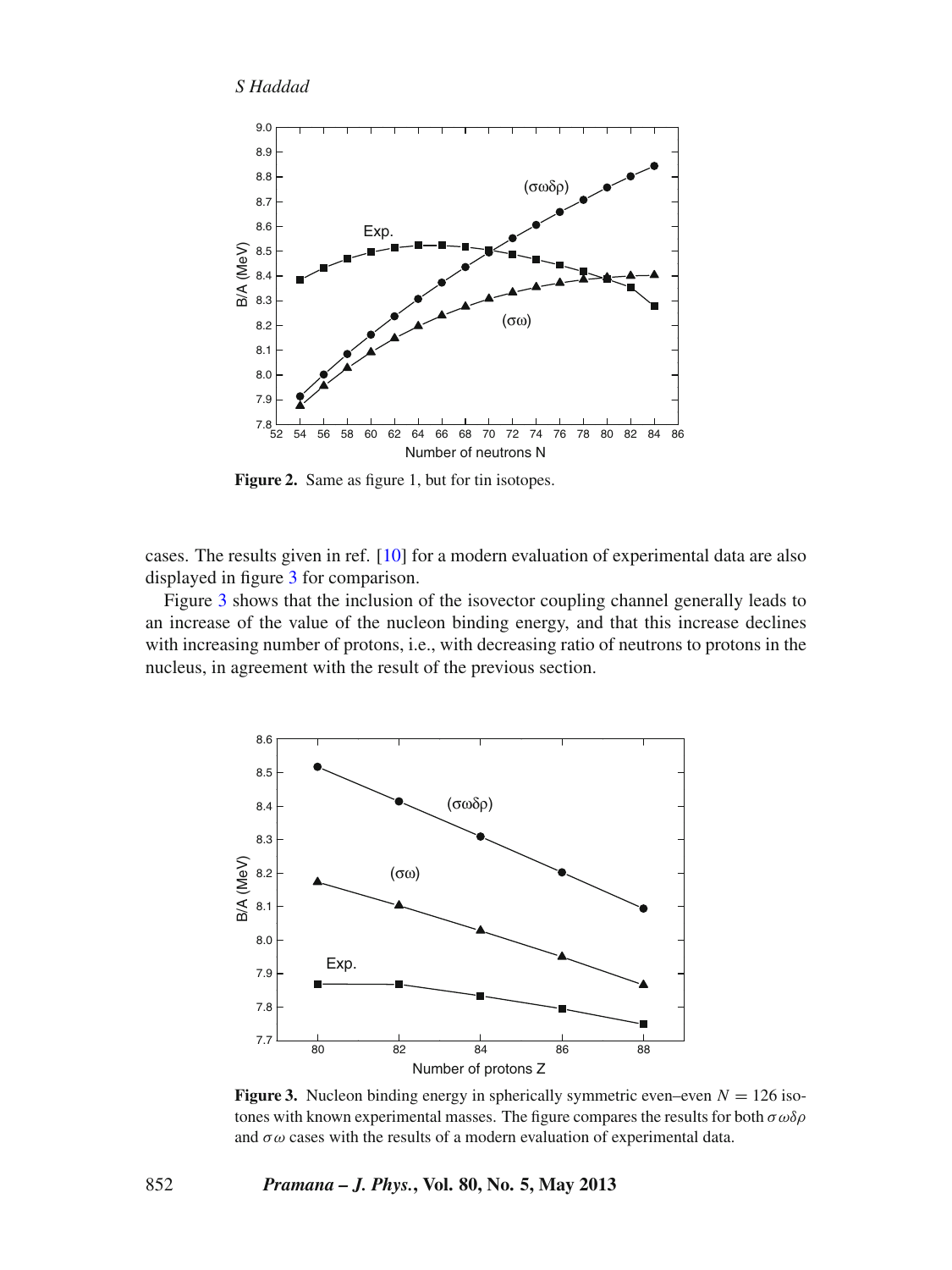## <span id="page-6-0"></span>**5. Nucleon energy in the 208Pb nucleus**

In order to analyse the effect of isovector coupling channel on the nuclear binding energy, the neutron and proton energy levels in <sup>[2](#page-6-1)08</sup>Pb nucleus are listed in table 2 for both  $\sigma \omega \delta \rho$ and  $\sigma \omega$  cases. Experimental levels are from refs [\[13](#page-7-13)[,14\]](#page-7-14). One concludes from table [2](#page-6-1) that the isovector coupling channel affects neutron and proton energy levels differently. The inclusion of the isovector coupling channel lifts up the proton energy levels and drops down the neutron energy levels, such that the binding energy increases with increasing neutron to proton ratio in the nucleus.

The isovector scalar meson  $\delta$  leads to a stronger binding between neutrons and a weaker binding between protons when neutron number exceeds proton number (see eq. [\(5\)](#page-2-0)), while the isovector vector meson  $\rho$  leads to a weaker binding between neutrons and a stronger binding between protons in the same case (see eq.  $(7)$ ). Therefore, one concludes that the effect of isovector scalar meson  $\delta$  overwhelms the effect of the isovector vector meson  $\rho$ , such that the inclusion of the isovector coupling channel results in increasing nuclear binding energy when neutron number exceeds proton number, and that this increase will be more with increasing neutron number in the nucleus, which is the effect noticed in the two previous sections.

| Level            | $(\sigma \omega \delta \rho)$ |          | $(\sigma \omega)$ |          | Exp.            |          |
|------------------|-------------------------------|----------|-------------------|----------|-----------------|----------|
|                  | <b>Neutrons</b>               | Protons  | <b>Neutrons</b>   | Protons  | <b>Neutrons</b> | Protons  |
| 1i 13/2          | $-8.20$                       |          | $-7.02$           |          | $-9.01$         |          |
| 3p1/2            | $-9.29$                       |          | $-8.00$           |          | $-7.38$         |          |
| $3p\frac{3}{2}$  | $-9.99$                       |          | $-8.67$           |          | $-8.27$         |          |
| $2f\sqrt{5}/2$   | $-10.83$                      |          | $-9.52$           |          | $-7.95$         |          |
| $2f\,7/2$        | $-12.63$                      |          | $-11.30$          |          | $-9.72$         |          |
| $1h\,9/2$        | $-14.44$                      |          | $-13.18$          |          | $-10.85$        |          |
| 1h $11/2$        | $-17.85$                      | $-5.69$  | $-16.63$          | $-7.45$  |                 | $-9.37$  |
| $3s \frac{1}{2}$ | $-20.57$                      | $-6.28$  | $-19.07$          | $-8.40$  |                 | $-8.03$  |
| $2d \frac{3}{2}$ | $-21.46$                      | $-7.45$  | $-20.01$          | $-9.47$  |                 | $-8.38$  |
| $2d\ 5/2$        | $-22.63$                      | $-8.65$  | $-21.19$          | $-10.71$ |                 | $-9.70$  |
| $1g\ 7/2$        | $-24.96$                      | $-11.68$ | $-23.69$          | $-13.50$ |                 | $-11.43$ |
| $1g\,9/2$        | $-27.44$                      | $-14.43$ | $-26.19$          | $-16.26$ |                 | $-15.43$ |
| 2p 1/2           | $-32.17$                      | $-16.98$ | $-30.65$          | $-19.21$ |                 |          |
| $2p \frac{3}{2}$ | $-32.78$                      | $-17.62$ | $-31.26$          | $-19.87$ |                 |          |
| 1f $5/2$         | $-35.17$                      | $-21.06$ | $-33.87$          | $-22.94$ |                 |          |
| 1f $7/2$         | $-36.80$                      | $-22.91$ | $-35.52$          | $-24.81$ |                 |          |
| $2s \frac{1}{2}$ | $-42.89$                      | $-26.67$ | $-41.31$          | $-29.08$ |                 |          |
| 1d $3/2$         | $-44.83$                      | $-29.80$ | $-43.48$          | $-31.79$ |                 |          |
| 1d $5/2$         | $-45.76$                      | $-30.87$ | $-44.40$          | $-32.88$ |                 |          |
| 1p 1/2           | $-53.69$                      | $-37.53$ | $-52.22$          | $-39.70$ |                 |          |
| $1p \frac{3}{2}$ | $-54.08$                      | $-38.00$ | $-52.61$          | $-40.19$ |                 |          |
| $1s \frac{1}{2}$ | $-61.49$                      | $-43.85$ | $-59.82$          | $-46.34$ |                 |          |

<span id="page-6-1"></span>**Table 2.** Neutron and proton energy levels in the <sup>208</sup>Pb nucleus in units of MeV. The table compares the results for both  $\sigma \omega \delta \rho$  and  $\sigma \omega$  cases with experimental data.